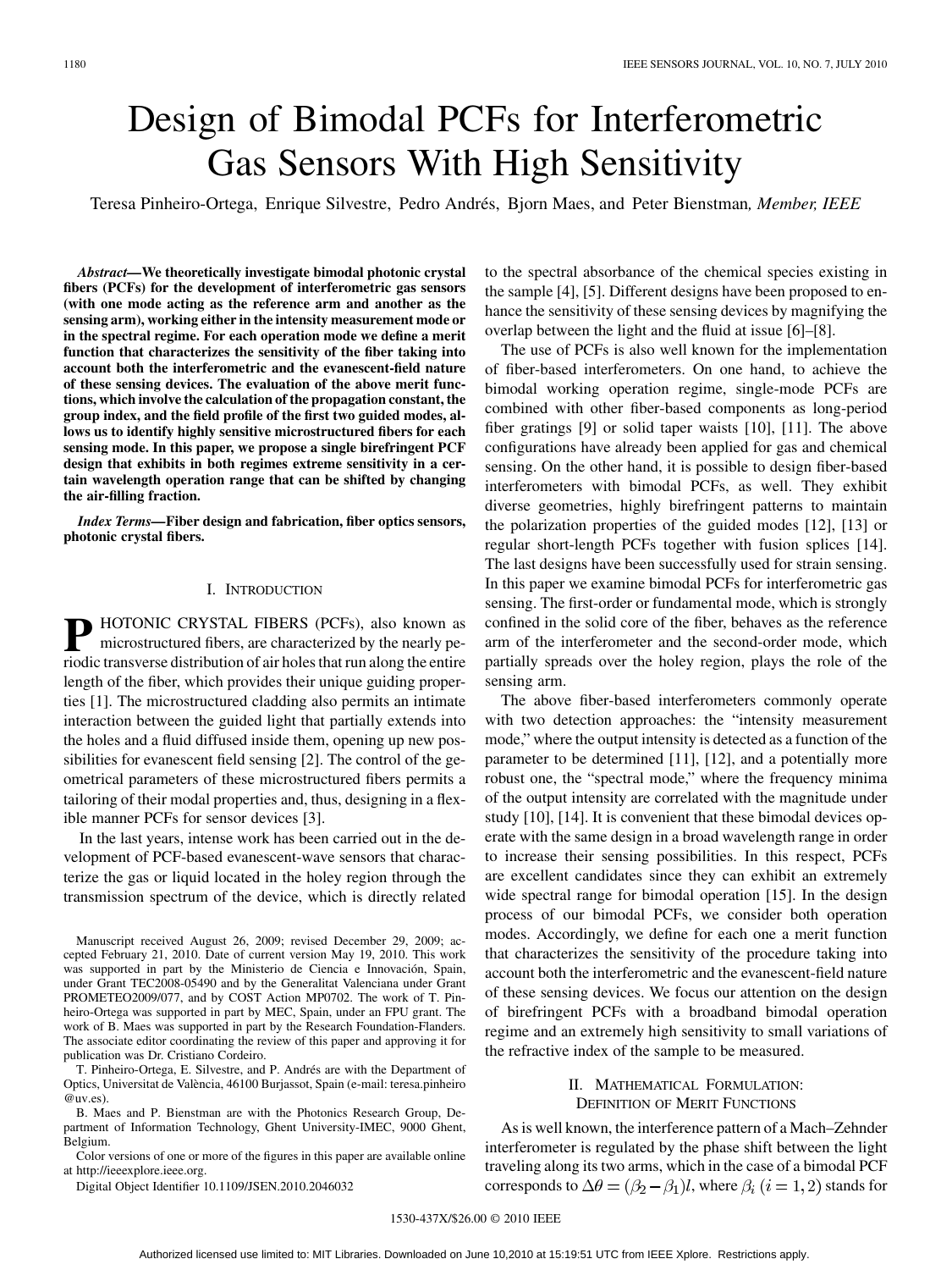

Fig. 1. Intensity field profile for a birefringent PCF: (a) fundamental mode and (b) second-order guided mode with vertical nodal line. The arrows represent the electric field polarization state corresponding to each mode.

the propagation constant of the fundamental and second-order guided mode, respectively, and  $l$  is the fiber length. From the beginning it is important to point out that the interference pattern is affected by any change of the refractive index of the sample,  $n_s$ , diffused in the holes of the fiber because the evanescent field overlapping within the holey region is different for each guided mode (see Fig. 1).

First, we consider the intensity sensing approach. It is based on the detection of the output intensity,  $I = I_0(1 + V \cos \Delta \theta)$ , at a fixed wavelength,  $\lambda_0$ , as a function of  $n_s$ . V is the visibility of the interference pattern. In mathematical terms, the variation of I with  $n_s$  is given by

$$
\frac{dI}{dn_s} \propto \sin \Delta \theta \frac{d\Delta \theta}{dn_s} \tag{1}
$$

where  $\Delta\theta$  depends on  $n_s$  through  $\beta_i$ . As it is recognized in [16], the first derivative of  $\beta_i$  with respect to  $n_s, \beta'_i$ , can be computed through the closed expression  $\beta_i' = \langle L' \rangle_i / 2\beta_i$ , where the prime indicates differentiation with respect to  $n_s$  and  $\langle L' \rangle_i =$  $\langle h_{t(i)}|L'h_{t(i)}\rangle/\langle h_{t(i)}|h_{t(i)}\rangle$  represents the expectation value of the operator  $L'$  for the pair of dual fields of the *i*th mode.  $L$  is the differential operator of the 2-D wave equation for the transverse components of the magnetic field,  $h_t$ , and  $h_t$  denotes the dual field of  $h_t$ . The integral formulation of the above expectation value is given by

$$
\langle L' \rangle_i = \frac{\int \tilde{h}_{t(i)} L' h_{t(i)} dx dy}{\int \tilde{h}_{t(i)} h_{t(i)} dx dy}.
$$
 (2)

At this point we realize that it is convenient to define the merit function of this operation mode as

$$
M_I = n'_{\text{eff}(2)} - n'_{\text{eff}(1)}\tag{3}
$$

being  $n_{\text{eff}(i)}$   $(i = 1, 2)$  the effective index of the corresponding mode. Using the above expressions for the derivatives, the sensitivity function can be evaluated as

$$
M_I = \frac{1}{2(\omega_0/c)} \left( \frac{\langle L' \rangle_2}{\beta_2} - \frac{\langle L' \rangle_1}{\beta_1} \right) \tag{4}
$$

where the vector nature of the electromagnetic propagation is still preserved. In order to gain some physical insight in the above merit function, as a first approach, we disregard the vector terms of  $L$  for reducing the mathematical complexity in (4). So, within a first-order approximation, we consider  $L = \nabla_t^2 +$  $[(\omega/c)n(x_t)]^2$ , and accordingly  $\langle L'\rangle_i = 2(\omega/c)^2 n_s f_i$ , being

 $f_i = \langle \tilde{h}_{t(i)} | h_{t(i)} \rangle_A / \langle \tilde{h}_{t(i)} | h_{t(i)} \rangle$  the fraction of total power inside the holes (region  $\overrightarrow{A}$ ) for the *i*th guided mode. By using the relative sensitivity coefficient outlined by Hoo *et al.* [4],  $r_i = (n_s/n_{\text{eff}(i)})f_i$ , the merit function becomes

$$
M_I = r_2 - r_1. \tag{5}
$$

As a matter of fact, the output intensity can be affected by several unwanted factors (source intensity fluctuations, device aging, etc.), resulting in a gradual loss of accuracy. A more robust alternative is the spectral sensing approach. Now we assume polychromatic light and focus our attention on the case of destructive interference. The  $m$ th minimum of the spectral content of I, say  $\omega_m$ , is determined by the expression

$$
\Delta \theta = \{ \beta_2[\omega_m(n_s), n_s] - \beta_1[\omega_m(n_s), n_s] \} l
$$
  
=  $(2m+1)\pi$  (6)

where  $m$  is an integer. We define the new merit function as  $M_{\omega} = \omega'_{m}/\omega_{m}$ . If we perform the total derivative with respect to  $n_s$  in (6), we obtain

$$
\dot{\beta}_2 \omega'_m + \beta'_2 - \dot{\beta}_1 \omega'_m - \beta'_1 = 0 \tag{7}
$$

and operating

$$
M_{\omega} = \frac{\beta_2' - \beta_1'}{\omega_m(\dot{\beta}_1 - \dot{\beta}_2)}\tag{8}
$$

where the overdot indicates differentiation with respect to  $\omega_m$ . As in the intensity operation mode, the latter sensitivity function can be also rewritten in terms of expectation values as

$$
M_{\omega} = \frac{1}{\omega_m} \left( \frac{\langle L' \rangle_2}{\beta_2} - \frac{\langle L' \rangle_1}{\beta_1} \right) \left( \frac{\langle \dot{L} \rangle_2}{\beta_2} - \frac{\langle \dot{L} \rangle_1}{\beta_1} \right)^{-1} . \tag{9}
$$

Again in the framework of a first-order approximation, (9) can be written as

$$
M_{\omega} = (r_2 - r_1)(n_{g(1)} - n_{g(2)})^{-1}
$$
 (10)

where  $n_{g(i)}$   $(i = 1, 2)$  stands for the group index of the corresponding guided mode.

Note that each operation mode is characterized by a different dimensionless sensitivity function. However, in both cases the factor  $\Delta r = r_2 - r_1$  appears, and consequently must be maximized. This fact entails the enhancement of the evanescent field inside the air holes for the second-order mode and the corresponding minimization for the fundamental one. It is also very important to recognize that the function  $M_{\omega}$  involves the factor  $(n_{g(1)} - n_{g(2)})^{-1}$ . Therefore, the sensitivity of the spectral approach is higher and higher as the group birefringence between the two considered modes is lower and lower.

#### III. DESIGN PROCEDURE

In this section we apply the mathematical formulation previously developed to design a highly sensitive bimodal PCF for interferometric gas sensing. Although several PCF geometries can achieve high values for the proposed merit functions, in this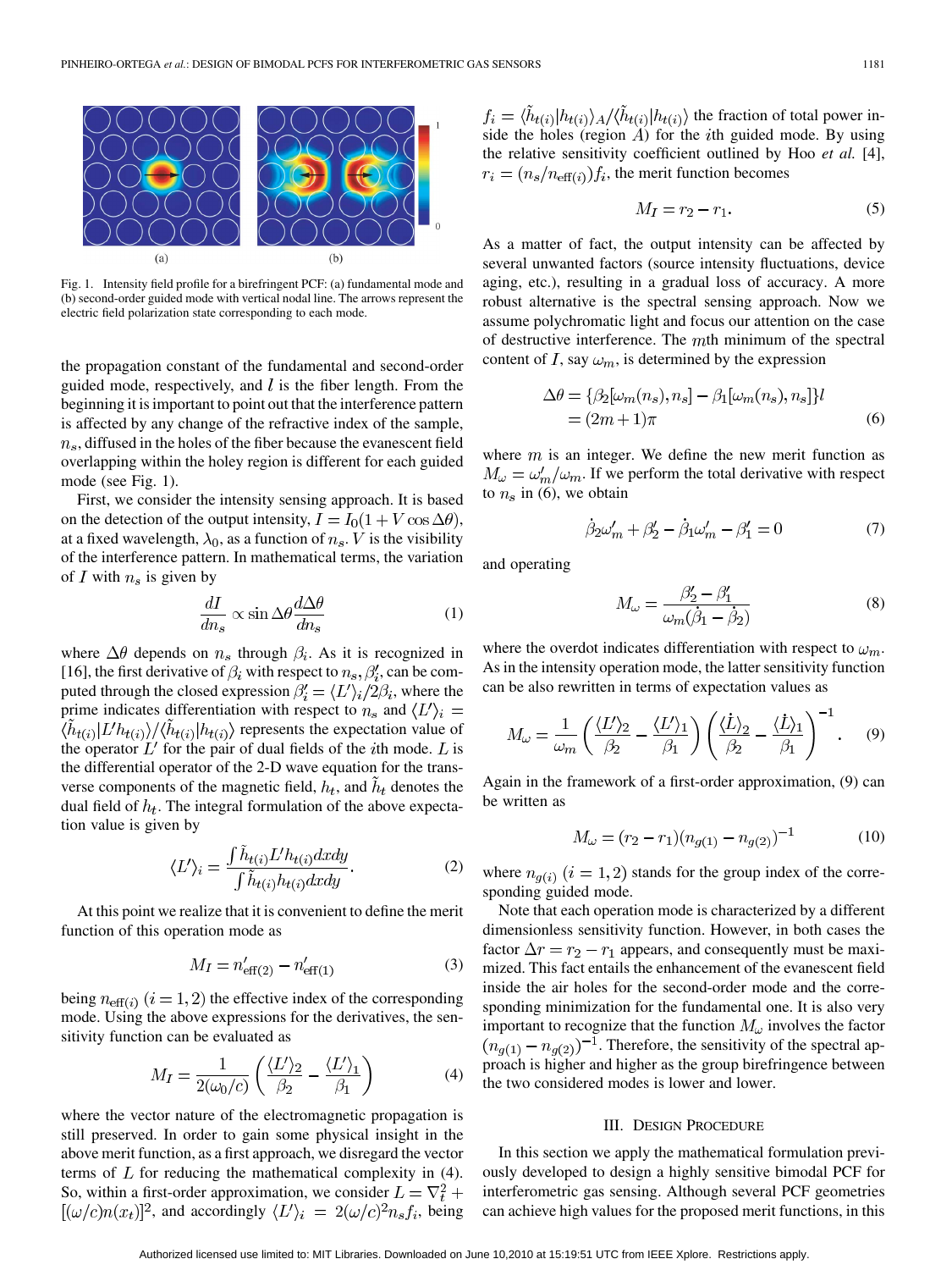

Fig. 2. Merit function  $M_I$  as a function of  $\lambda/\Lambda$  for different values of  $d/\Lambda$ corresponding to the geometry of the birefringent PCF shown in Fig. 1.

paper we are interested in the identification of at least one structure that shows high sensitivity for the intensity measurement mode and the spectral regime, simultaneously.

Bearing in mind the interferometric nature of the device, it is suitable to select a birefringent geometry for the fiber. This choice breaks down the near degeneration of the guided modes and consequently assures the absence of intermodal beating. In this way, selecting the proper illumination strategy, it is feasible to make interfere only two nondegenerated modes with the same linear polarization state, one from the fundamental doublet and another from the four modes that constitute the second-order multiplet. We propose the structure shown in Fig. 1, where the birefringence is introduced by means of two smaller holes in the first ring. This selection permits us to obtain a broader bimodal wavelength range. For the rest of this section we have fixed the relation between the diameter of the smaller holes,  $d_1$ , the pitch,  $\Lambda$ , and the diameter for the rest of holes, d, as  $d - d_1 = \Lambda/10$ .

In a first-order approximation, both merit functions, defined by (5) and (10), require the evaluation of the effective index and the transverse field profile for the first two guided modes to compute  $r_i$ , as well as the calculation of the group birefringence for the spectral operation mode. To do so, we use the 2-D iterative Fourier modal method described in [17] and assume  $n_s = 1$ as a good approximation for the standard value of the refractive index of most gases. Taking into account the scale invariance satisfied by the two dimensionless merit functions due to the scaling properties of the Maxwell equations, our design parameters are, in fact, the relative hole diameter,  $d/\Lambda$ , which is directly related with the air-filling fraction, and the normalized wavelength,  $\lambda/\Lambda$ .

In relation to the intensity measurement procedure, in Fig. 2 we represent  $M_I$  as a function of  $\lambda/\Lambda$  for several values of  $d/\Lambda$ . Each curve ranges over the wavelength interval in which the PCF is bimodal. As was expected, the sensitivity of the fiber increases with the design parameter  $d/\Lambda$ . According to Fig. 2, once  $\lambda_0$  is fixed by the laser source, we must choose the values of  $\Lambda$  and  $d/\Lambda$  in order to reach both the bimodal region and a high sensitive fiber geometry. For example, if  $\lambda_0 = 1.55 \ \mu \text{m}$ , we select  $\Lambda = 1.15 \mu m \left( \frac{\lambda}{\Lambda} = 1.348 \right)$  and  $d = 0.92 \mu m$  $(d/\Lambda = 0.8)$ , which corresponds to the point P in Fig. 2. In fact, it is precisely this fiber which is represented in Fig. 1 and the current design involves a value of  $\Delta r = r_2 - r_1$  of around 27%.



Fig. 3. The same as in Fig. 2, but for the merit function  $M_{\omega}$ .

Next, we evaluate the merit function for the spectral sensing approach. As before, for the birefringent geometry sketched in Fig. 1 we vary the design parameters  $d/\Lambda$  and  $\lambda/\Lambda$  within the bimodal range. In this way, in Fig. 3 we represent  $M_{\omega}$  as a function of  $\lambda/\Lambda$  for the same discrete values of the parameter  $d/\Lambda$ as in Fig. 2.

In this approach, we recognize that  $M_{\omega}$  has a divergence at a certain normalized wavelength,  $(\lambda/\Lambda)_{D}$ , due to the cancellation of the term  $(n_{q(1)} - n_{q(2)})^{-1}$ . For this particular spectral point, the intermodal group birefringence is zero and the interference term is minimum simultaneously. Therefore this is a highly sensitive point, where any change in the refractive index of the sample will produce a great variation in the intensity minimum. Up to now we have developed a first-order theory for the evaluation of the function  $M_{\omega}$ . It is important to point out that if we consider a second-order perturbation theory for the mathematical formulation of  $M_{\omega}$ , the divergence will become into a high but finite value, which will be located at the same wavelength. So, if we are working near this critical point we approximate, similarly to [18]

$$
(n_{g(1)} - n_{g(2)}) (\lambda) \approx (n_{g(1)} - n_{g(2)}) \Big|_{\lambda_D}
$$

$$
+ \Delta \lambda \frac{d}{d\lambda} (n_{g(1)} - n_{g(2)}) \Big|_{\lambda_D} \tag{11}
$$

in order to obtain a finite value for the sensitivity, where  $\Delta\lambda$ should be taken as the device's nominal wavelength discrimination. As an example, if we consider the geometric parameters  $\Lambda = 1.85$   $\mu$ m and  $d = 1.388$   $\mu$ m, which correspond to  $d/\Lambda =$ 0.75, the normalized divergence wavelength has been found in  $(\lambda/\Lambda)_{D} = 0.969$ . If we consider in the previous approach a typical nominal wavelength resolution of  $\Delta \lambda = 0.0025$  nm, as in [19], the merit function reaches the value  $M_{\omega} \approx 2.3 \times 10^5$ in the critical point, which corresponds to a theoretical resolution in the refractive index of the sample of  $\Delta n_s = 6.0 \times$  $10^{-12}$  RIU. Of course, in this evaluation we have not considered the thermooptic effect in silica. We could also evaluate an effective wavelength resolution from the theoretical spectral interferogram calculated for a concrete length of the device. As an example, for the above case and considering a fiber length  $l = 1$  cm, we have estimated  $\Delta \lambda = 13$  nm as the tenth of the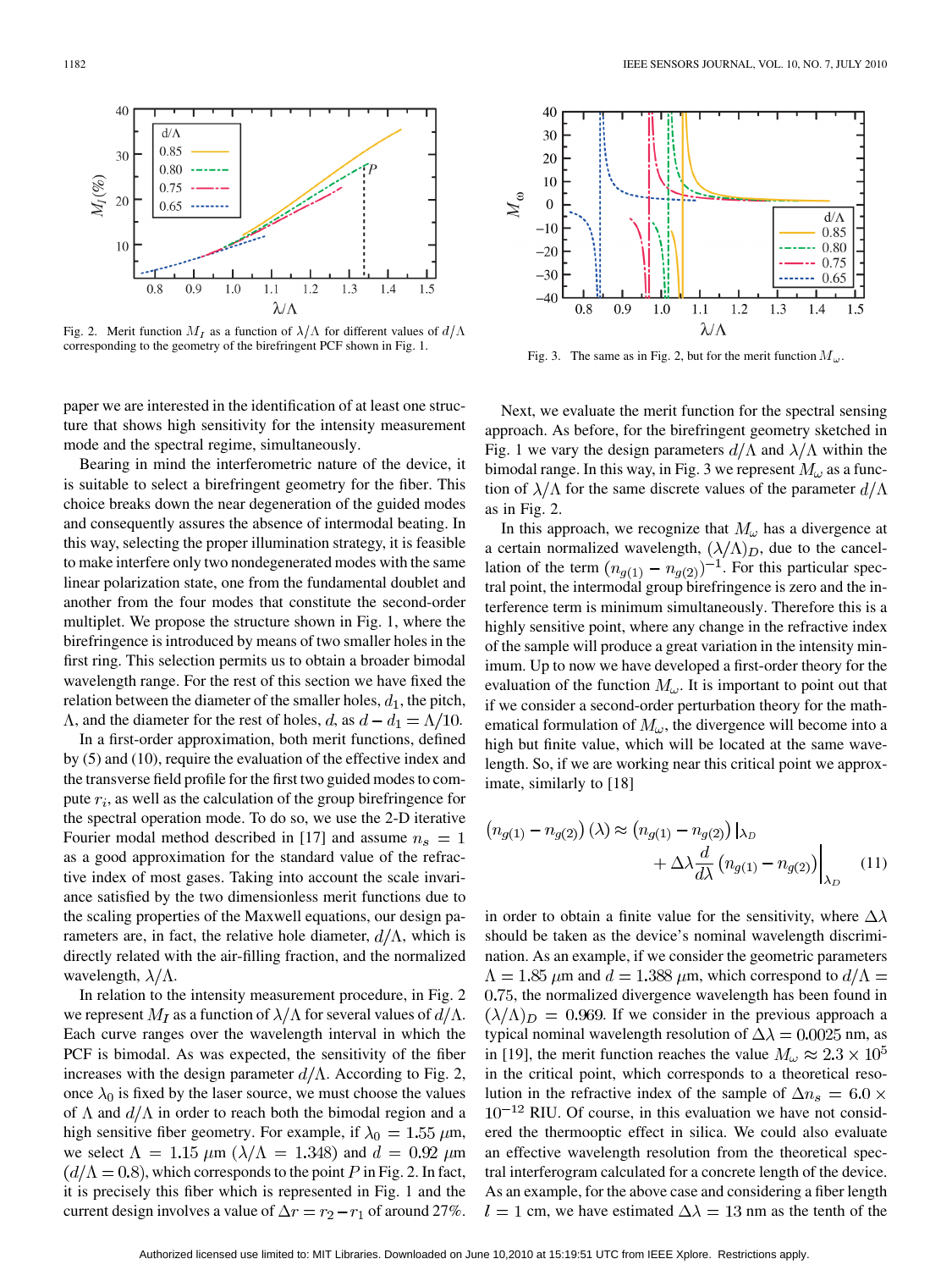fringe width defined as the spectral separation between the two minima located in the vicinity of the critical point. This wavelength resolution would provide a value of  $M_{\omega} \approx 8 \times 10^{4}$  in the critical point and, correspondingly, a more realistic value of  $\Delta n_s = 1.6 \times 10^{-4}$  RIU. Similar calculations could be done for the rest of curves in Fig. 3 with a different  $d/\Lambda$  value.

If we compare Figs. 2 and 3, we note that the region where the values of the sensitivity function are greater in each plot is shifted. In this way, next we consider in the spectral regime a similar example as the one previously presented for the intensity measurement mode, i.e., the intensity minimum for  $\lambda =$ 1.55  $\mu$ m and  $d/\Lambda = 0.8$ . For this particular case, the normalized divergence wavelength turns out  $(\lambda/\Lambda)_{D} = 1.018$ , which is in agreement with Fig. 3, and in the framework of a first-order perturbation theory, the fiber parameters are now  $\Lambda = 1.52 \ \mu m$ and  $d = 1.22 \mu m$ .

Further studies concerning confinement losses should be carried out in order to appropriately characterize the potentiality of the current fiber for gas sensing purposes. However, as a first approach, the estimated confinement of the guided modes would suggest a reasonable behavior of the system if a short length is considered, which is highly recommended for gas diffusion inside the holes of the fiber. It is apparent that the problem of gas infiltration in the microholes is out of the scope of this paper. Other technological questions should be also considered in the design of the entire sensing device, such as splice losses between the PCF sensor and other input/output fibers, which could be significantly reduced by using the microhole collapse property [20] or other appropriate techniques.

#### IV. CONCLUSION

In this paper, we have theoretically considered the implementation of interferometric gas sensors based on bimodal PCFs. We have presented some merit functions that characterize the sensitivity of the fiber for two common operation manners, the intensity and the spectral measurement regimes. These functions take into consideration both the interferometric and the evanescent-field nature of these sensing devices and should be maximized to enhance the sensitivity of the method. Their evaluation just implies the calculation of the propagation constant, the group index, and the field profile of the guided modes. We have also proposed the design of a birefringent PCF with two smaller inner holes in the first ring to accomplish the above goals. This geometry results on the increase of the bimodal spectral range of the fiber, that is, its spectral working regime. For the suggested design, the above two merit functions have been analyzed for different air-filling fractions. They certainly exhibit extremely high values, so that the previous PCF could be regarded as a good candidate for the development of gas sensing devices.

#### **REFERENCES**

- [1] P. St and J. Russell, "Photonic-crystal fibers," *J. Lightwave Technol.*, vol. 24, pp. 4729–4749, 2006.
- [2] T. M. Monro, D. J. Richardson, and P. J. Bennett, "Developing holey fibres for evanescent field devices," *Electron. Lett.*, vol. 35, pp. 1188–1189, 1999.
- [3] T. M. Monro, W. Belardi, K. Furusawa, J. C. Baggett, N. G. R. Broderick, and D. J. Richardson, "Sensing with microstructured optical fibres," *Meas. Sci. Technol.*, vol. 12, pp. 854–858, 2001.
- [4] Y. L. Hoo, W. Jin, C. Z. Shi, H. L. Ho, D. N. Wang, and S. C. Ruan, "Design and modeling of a photonic crystal fiber gas sensor," *Appl. Opt.*, vol. 42, pp. 3509–3515, 2003.
- [5] J. B. Jensen, L. H. Pedersen, P. E. Hoiby, L. B. Nielsen, T. P. Hansen, J. R. Folkenberg, J. Riishede, D. Noordegraaf, K. Nielsen, A. Carlsen, and A. Bjarklev, "Photonic crystal fiber based evanescent-wave sensor for detection of biomolecules in aqueous solutions," *Opt. Lett.*, vol. 29, pp. 1974–1976, 2004.
- [6] T. Ritari, J. Tuominen, H. Ludvigsen, J. C. Petersen, T. Sorensen, T. P. Hansen, and H. R. Simonsen, "Gas sensing using air-guiding photonic bandgap fibers," *Opt. Expr.*, vol. 12, pp. 4080–4087, 2004.
- [7] J. M. Fini, "Microstructure fibres for optical sensing in gases and liquids," *Meas. Sci. Technol.*, vol. 15, pp. 1120–1128, 2004.
- [8] C. M. B. Cordeiro, M. A. R. Franco, G. Chesini, E. C. S. Barretto, R. Lwin, C. H. B. Cruz, and M. C. J. Large, "Microstructured-core optical fibre for evanescent sensing applications," *Opt. Expr.*, vol. 14, pp. 13056–13066, 2006.
- [9] J. H. Lim, H. S. Jang, K. S. Lee, J. C. Kim, and B. H. Lee, "Mach-Zehnder interferometer formed in a photonic crystal fiber based on a pair of long-period fiber gratings," *Opt. Lett.*, vol. 29, pp. 346–348, 2004.
- [10] V. P. Minkovich, J. Villatoro, D. Monzón-Hernández, S. Calixto, A. B. Sotsky, and L. I. Sotskaya, "Holey fiber tapers with resonance transmission for high-resolution refractive index sensing," *Opt. Expr.*, vol. 13, pp. 7609–7614, 2005.
- [11] V. P. Minkovich, D. Monzón-Hernández, J. Villatoro, and G. Badenes, "Microstructured optical fiber coated with thin films for gas and chemical sensing," *Opt. Expr.*, vol. 14, pp. 8413–8418, 2006.
- [12] J. Ju, W. Jin, and M. S. Demokan, "Two-mode operation in highly birefringent photonic crystal fiber," *IEEE Photon. Technol. Lett.*, vol. 16, pp. 2472–2474, Nov. 2004.
- [13] Z. Wang, J. Ju, and W. Jin, "Optimizing PCFs for two-mode interference," *Opt. Fiber Technol.*, vol. 12, pp. 29–37, 2006.
- [14] J. Villatoro, V. P. Minkovich, V. Pruneri, and G. Badenes, "Simple allmicrostructured-optical-fiber interferometer built via fusion splicing," *Opt. Expr.*, vol. 15, pp. 1491–1496, 2007.
- [15] W. Jin, Z. Wang, and J. Ju, "Two-mode photonic crystal fibers," *Opt. Expr.*, vol. 13, pp. 2082–2088, 2005.
- [16] E. Silvestre, T. Pinheiro-Ortega, P. Andrés, J. J. Miret, and A. Coves, "Differential toolbox to shape dispersion behavior in photonic crystal fibers," *Opt. Lett.*, vol. 31, pp. 1190–1192, 2006.
- [17] E. Silvestre, T. Pinheiro-Ortega, P. Andrés, J. J. Miret, and A. Ortigosa-Blanch, "Analytical evaluation of chromatic dispersion in photonic crystal fibers," *Opt. Lett.*, vol. 30, pp. 453–455, 2005.
- [18] R. Levy and S. Ruschin, "Critical sensitivity in hetero-modal interferometric sensor using spectral interrogation," *Opt. Expr.*, vol. 16, pp. 20516–20521, 2008.
- [19] J. Dostalek, J. Ctyroky, J. Homola, E. Brynda, M. Skalsky, P. Nekvindova, J. Spirkova, J. Skvor, and J. Schrofel, "Surface plasmon resonance biosensor based on integrated optical waveguide," *Sens. Actuators B*, vol. 76, pp. 8–12, 2001.
- [20] L. Xiao, M. S. Demokan, W. Jin, Y. Wang, and C. Zhao, "Fusion splicing photonic crystal fibers and conventional single-mode fibers: Microhole collapse effect," *J. Lightwave Technol.*, vol. 25, pp. 3563–3574, 2007.



**Teresa Pinheiro-Ortega** was born in Alicante, Spain, in 1980. She received the Dipl. degree in physics and the Ph.D. degree in physics/optics from the University of Valencia, Valencia, Spain, in 2003 and 2008, respectively.

Since 2008, she has been with the R&D Department, Aurora Software and Testing Company, where her research concerns the electromagnetic analysis and design of microwave passive components in terms of power handling.